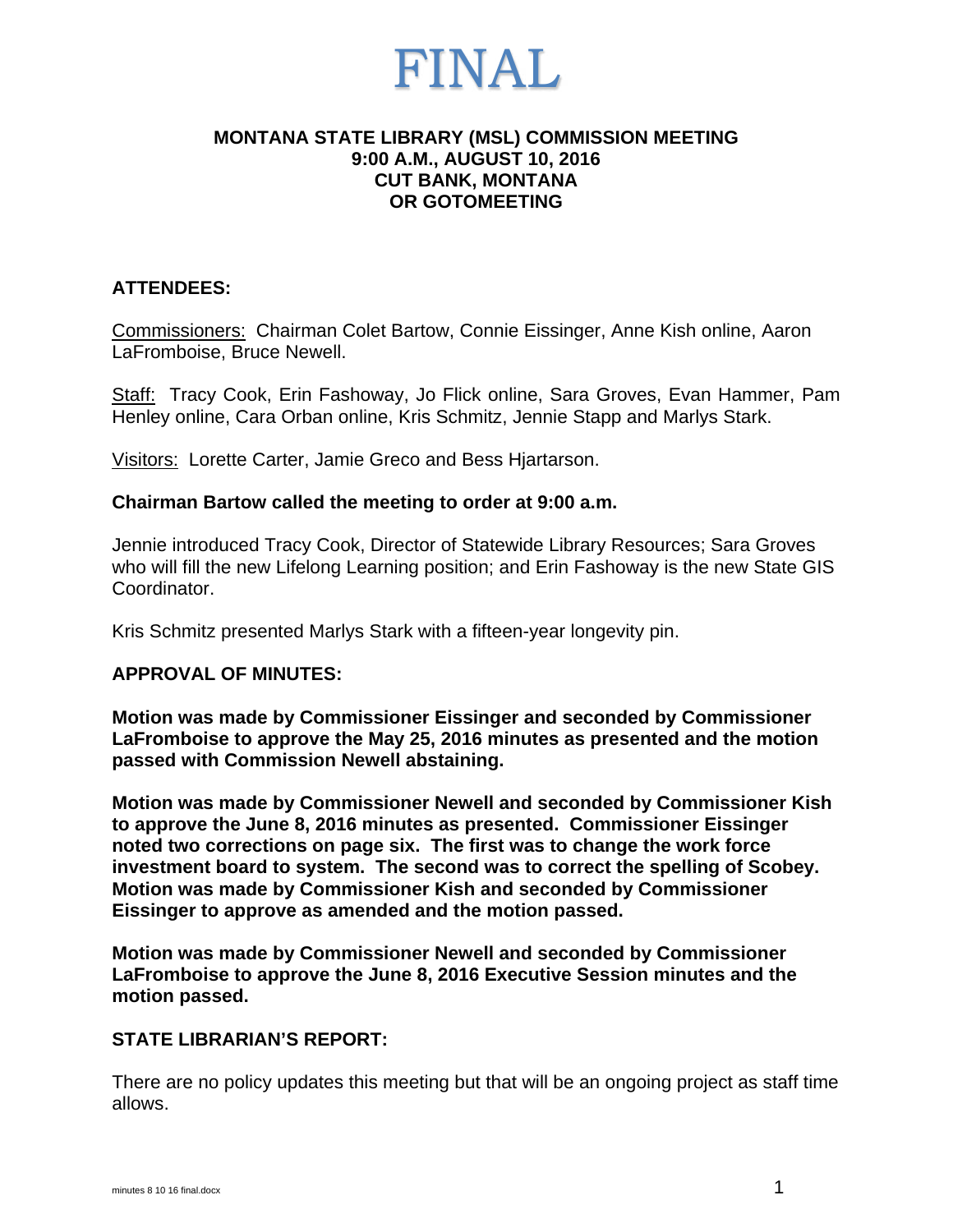The financial audit is in the materials. MSL received a recommendation regarding Montana Land Information Act (MLIA) funds to reconcile the revenue collection report to the SABHRS report and that process has been done back to when MSL began managing the funds. The process has been added to MSL's internal controls. State Librarian Jennie Stapp gave kudos and great appreciation to Kris Schmitz for her work which provides such smooth audits. At the audit committee meeting, Senator Dee Brown asked what has been done to communicate the circumstances regarding the coal severance tax (CST) and the resulting decisions. The question provided a good opportunity to express what has been done through the history of CST. The archived video of the audit hearing is online and Jennie's response has been clipped out in order to be available for others to view and use.

The complete FY 16 MLIA collection report is not available. Collections are projected to be about \$795,000 which is about \$16,500 more than the land plan had budgeted for but \$100,000 less than good years. This raises the question of strategizing priorities in the face of volatile funding. The members of the Montana Land Information Advisory Council (MLIAC) discussed what to do with future additional funding. More discussion is warranted regarding how to prioritize funding for grants and for Montana Spatial Data Infrastructure development.

MSL will be launching the Library Services Technology Act (LSTA) five-year evaluation. Dr. Anthony Chow was selected through a limited solicitation. In his proposal he included a great mix of qualitative and quantitative evaluation using inputs, outputs, impacts. Staff are excited about using the evaluation as a learning process to improve our planning and evaluation processes. A commissioner will be chosen later in the meeting to be involved in the September evaluation meeting with Dr. Chow. The draft evaluation will be provided to the commission in December and the final version will be available in February. The evaluation ties into the next LSTA five-year plan.

The Network Advisory Council (NAC) retreat in July was postponed in order to get Tracy up to date. Samantha Becker from the University of Washington iSchool has been invited to that meeting to lead a training for NAC members and staff the use of data in planning and evaluation. She is one of the Impact Survey authors which is used to help libraries evaluate services. She also is part of both the Research Institute for Public Libraries (RIPL) conference and Schools, Health & Libraries Broadband Coalition (SHLB).

MSL has chosen to take a different approach to fall workshops this year. Staff has wanted to take the workshops out to libraries more so will now have fall and spring workshops, first in the west and then the east with similar agendas. The first fall session is September 13 and 14 in Polson. The evening of the  $13<sup>th</sup>$  is targeted to trustees with the next full day for librarians.

The school librarians retreat was last week and Jennie and Colet both attended. They had an hour and a half long presentation which went very well. The goal was to inform the librarians of all the programs MSL supports. Maker kits were on the retreat agenda in the morning and the presenter mentioned the MSL support which was a great segue.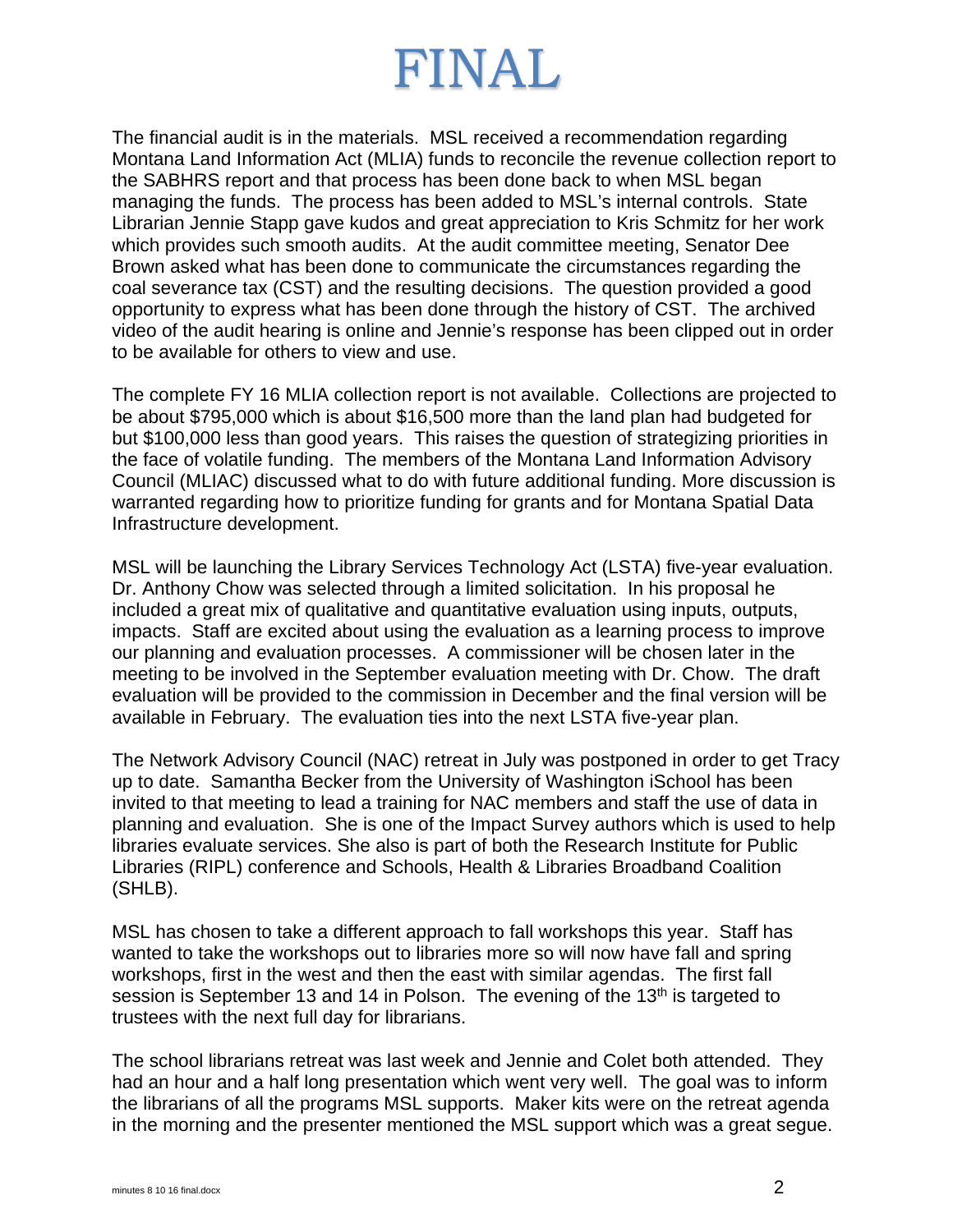The hackathon will be held August 16 in the afternoon. This will be a method to brainstorm and collect different free, online resources and programs that can be used to replace or provide better resources than the databases that have lost funding.

Executive Planning Process (EPP) responses or updates will likely be received around the end of August.

MSL has participated in broadband conversations with the Governor's office and staff of the Education Super Highway. It is unknown at this time whether any legislation will come out of those sessions.

SHLB has released a connecting anchor institutions policy document which is a broadband action plan. It is online and would be a good packet item for legislators.

Suzanne Reymer and Jennie will attend the upcoming Montana Telecommunications Association annual meeting. In conjunction with that meeting the National Telecommunications & Information Administration workshop at the end which they will attend. Commission Wall will attend also.

Joe Tosoni has been hired as the new database analyst and will be introduced in October. Offers have been made for the two vacant digital library positions, the Outreach and Electronic Resources Librarian and the Information Products Lead. The Marketing and Communications Position was posted yesterday with the goal of having that filled by October 1.

The Human Resources (HR) system is being tied to network security and is scheduled to go live September 1. To prepare to go live, MSL staff have had to add contractors including Natural Heritage Program Staff, and volunteers to the HR system. This change requires a new onboarding workflow for new staff. This is a process that staff is currently learning.

The orientation process for new employees is helpful and having a checklist to manage those is also beneficial. Staff, and especially Marlys, have had their plate full with so many new hires. Marlys has done a great job of keeping the recruitment process well organized.

The Governor's Award for Excellence for MSL this year was given to the water information team which worked with NRCS to revise and improve data management work flows. The team now produces 51 new maps on a monthly basis compared to five or six previously. The MSL participants in that team were Stacy Bruhn, Troy Blandford, Meghan Burns and Duane Lund.

### **FY'16 MONTANA STATE LIBRARY CLOSING FINANCIAL REPORT:**

An agency's personal services budget is based on the biannual snapshot of filled positions rather than on expenditures. If a position is vacant at the time of the snapshot,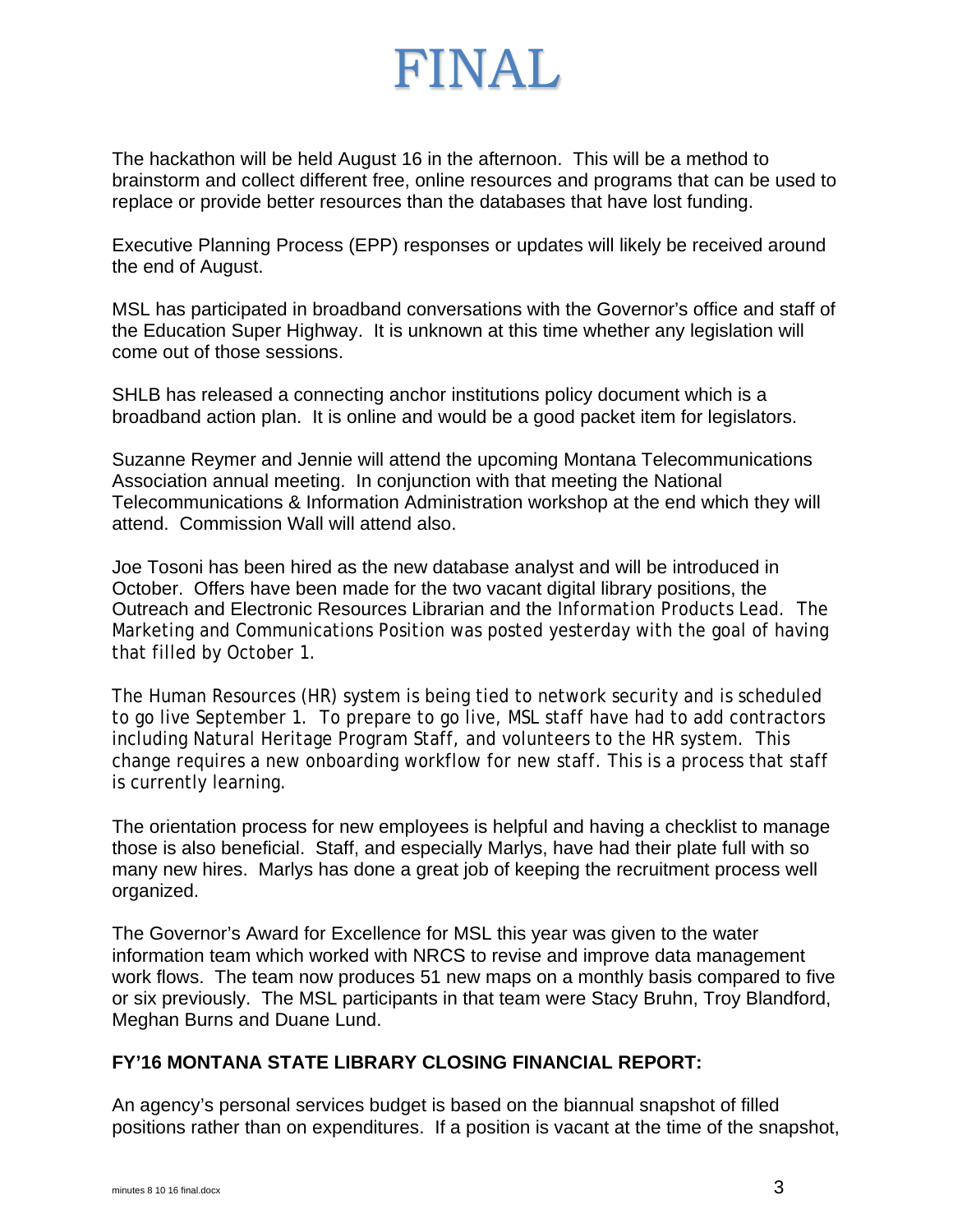it gets funded at entry level. MSL rarely hires new employees at entry (80% of market) so vacant positions at the time of the snapshot may result in budget shortfalls in the personal services budget. Fixed cost appropriations are zero based each session. MSL saw a telephone service savings with a dramatic drop in the costs since it is not used as much. The appropriation approved by the Legislature for Library Services Technology Act funds is an estimate each year. MSL submits budget changes documents to the Governor's Office for approval to expend actual LSTA dollars along with other funds not appropriated by the Legislature including MLIA funds not in House Bill 2 and other grants and contracts. These monies will be reflected on the first quarter financial report. The MSL trust account amount is different from the actual amount because some funding is designated for certain items. The commission budget was up because FY 16 monies were accrued to complete the contract for strategic planning.

MLIA funds were saved in personal services due to the number of contracts MSL supported. Unspent MLIA funds remain in the MLIA account and are not reverted to the general fund. The ending fund balance for MLIA funds shows some slight growth.

The MSC funds in their proprietary account are less than they have been historically and they are advised to keep their cash balance about \$40,000 for the future. Any exceptional MSC expenditures go through the executive commission and they have very highly audited accounts and good internal controls. There won't be server expenses in the future. With a new director there has been a good chance to really break out the expense reviews.

### **Motion was made by Commissioner Newell and seconded by Commissioner Eissinger to accept the report as presented and the motion passed.**

## **FY'17 MONTANA STATE LIBRARY OPENING BUDGET:**

This is the base budget, the opening budget approved by the legislature with just a couple of changes. This is the second year of the biennium and CST funding dropped and LSTA fund balances will be carried over in the first quarter report. The MLIA funds show as appropriated but changes will be made such as bringing down the approved amounts to reflect te amounts approved by the Council and Commission in the 2017 Land Plan. The FTE funding for modified positions (those not fund in House Bill 2) will be added. This base budget has a lot of detail but future reports won't go to this level of detail. This base budget will be the start of the next biennium budget which the legislature will work with. Future considerations will include whether the FY'16 savings in fixed costs for telephone will continue.

### **Motion was made by Commissioner LaFromboise and seconded by Commissioner Newell to approve the report as presented and the motion passed.**

## **MONTANA STATE LIBRARY TRUST REQUEST:**

The first request is for funding for the second Talking Book Library Recording Booth as discussed before. National Library Service staff will come help in the installation and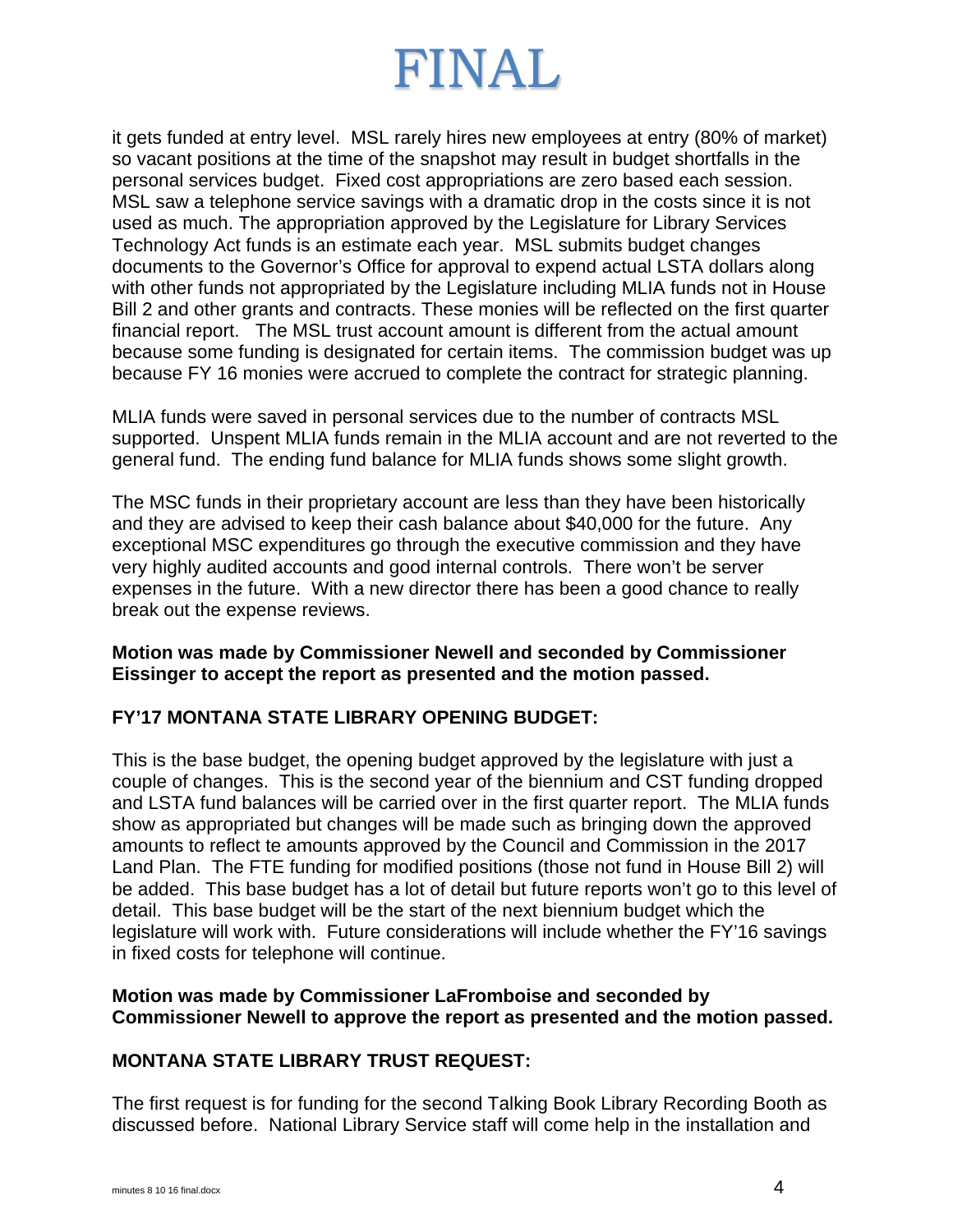contingency funds are added in the figures. The hope is to have the booth installed in September.

### **Motion was made by Commissioner Eissinger and seconded by Commissioner LaFromboise to approve the request and the motion passed.**

The second request is for funding for the annual volunteer appreciate event. TBL relies on its volunteers and this event recognized their contribution once a year. Commissioners are invited to attend on October 13. It is always scheduled around the commission meeting in order to allow a better opportunity for commission attendance.

### **Motion was made by Commissioner Newell and seconded by Commissioner Eissinger to approve the request and the motion passed.**

### **MONTANA LAND INFORMATION ACT GRANT PRESENTATION:**

Lorette Carter, the community development director from Shelby is the person that writes grants and administers small programs but is not the person that did the work for the MLIA grants received. Shelby actually were granted two grants with the first being in 2013 which was a water and sewage mapping project pilot for ten blocks. That project allowed them to have solid amounts to ask for funding to do the entire system. Lorette was very enthusiastic about the benefits of the program and gave a great presentation about what Shelby was able to do with their grant.

## **EARLY LITERACY AND MONTANA LIBRARIES:**

Sara Groves spoke on the Ready2Read project including its eleven-year history which began as a marketing campaign of posters and bookmarks which didn't work and after a survey evolved to handing out materials and providing training. Over the years the program has evolved to include the ready2read rendezvous, the wildlife trunk program, videos, blocks, texting program and so on. It is a successful program because it is based on research and aligns with early learning standards. Montana was one of five states to participate in the super charged story time program.

Jamie Greco and Bess Hjartarson from the Glacier County Library talked about the early literacy program in their library. They went from having no program to attending the rendezvous and their program grew from there. They received the blocks, wrote and were awarded grants to revamp their space, brought in literacy kits and much more. They completed their grant in 2016 and have been chosen as a best practices library. They gave a great presentation on their remodel and the benefits of it for their program. A tour of the library will be conducted after the meeting is over so the commissioners and guests can see the results in person.

## **ELECTION OF COMMISSION OFFICERS:**

**Commissioner Bartow nominated Commissioner Newell as chair and nominations were closed. Commissioner Newell will be chair.**